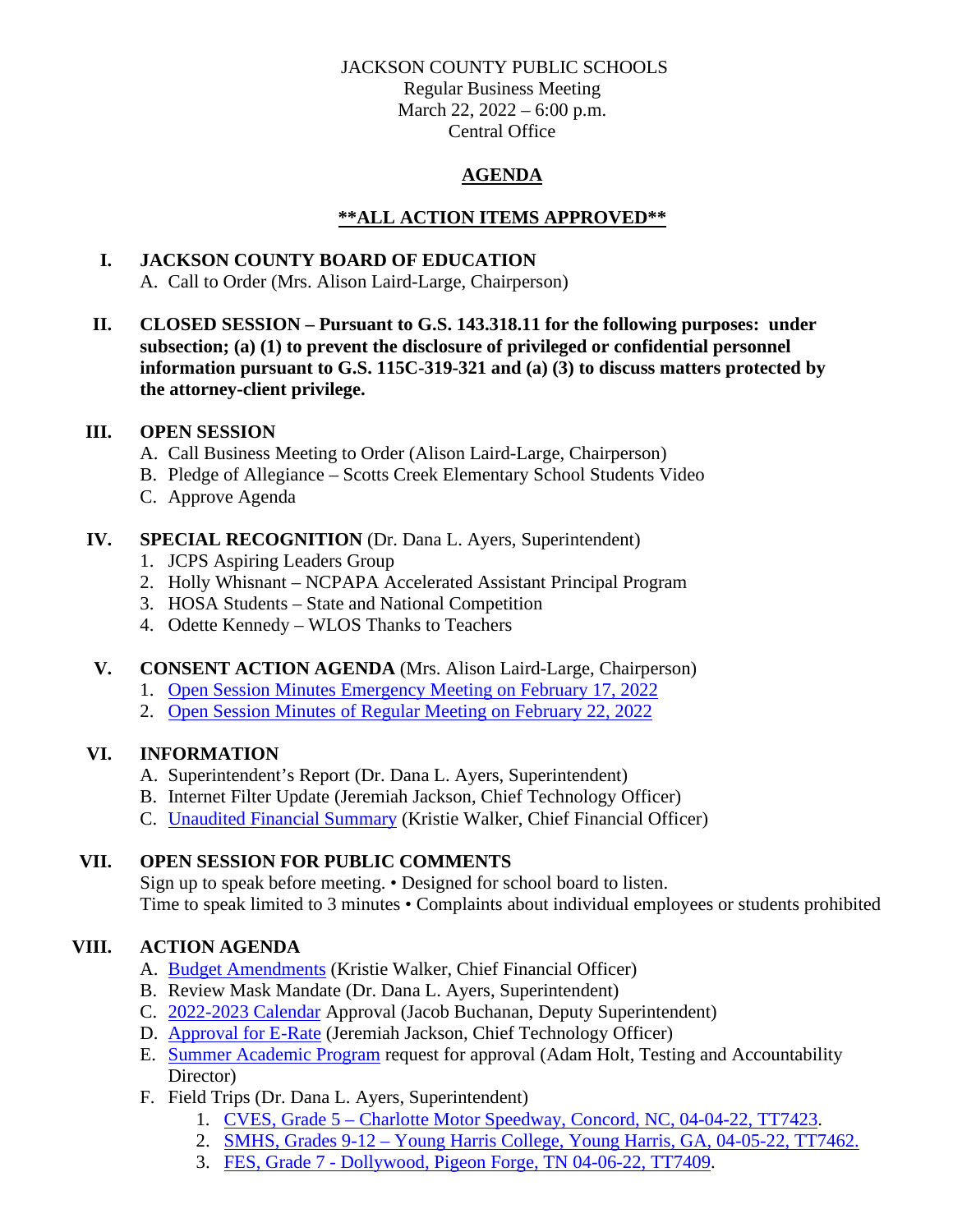- 4. CVES, Grade 3 [Young Harris College, Young Harris, GA, 04-07-2022, TT7519.](https://jcpsmail-my.sharepoint.com/:b:/g/personal/cfields_jcpsmail_org/ETJ9knzFmfBCiCwer17GQfcBRznFJ4Xv7jIelJ2Kfom9dQ?e=vpi5It)
- 5. FES, Grade 8 [Dollywood, Pigeon Forge, TN, 04-08-22, TT7412.](https://jcpsmail-my.sharepoint.com/:b:/g/personal/cfields_jcpsmail_org/EbnBN5sBqT5Jj-0NZ_gzH_0BgSX9G8RChHvEYk8Aooszow?e=bGlPk2)
- 6. SCES, Grade 3 [Young Harris College, Young Harris, GA, 04-08-2022, TT7533.](https://jcpsmail-my.sharepoint.com/:b:/g/personal/cfields_jcpsmail_org/EWl15AL7SyNKigyerOWXTuwBuGRXioAH4WZeoD93RGQhwQ?e=yFqUZy)
- 7. JCEC, Grade 12 [NASCAR Speed Park, Sevierville, TN, 04-29-22, TT7444.](https://jcpsmail-my.sharepoint.com/:b:/g/personal/cfields_jcpsmail_org/EYS0KWwtrZxNlKW39oCkvlUBzKA37Y-4er1hxo3ZTAAyfw?e=y9fgjw)

### **IX. PERSONNEL ACTION AGENDA**

#### **Employee Recommendations:**

- 1. Benjamin, Stacy Instructional Support Assistant, SCES
- 2. Brantley, Eric Technology Technician I, Central Office
- 3. Broom, Anita Bus Driver, SMHS
- 4. Danouski, Jeffrey Mental Health Clinician, SMHS
- 5. Doll, Victoria Student Transportation Driver, SMES
- 6. Fahey, Amy Project ACTIVATE Coach/Clinician, Central Office
- 7. Fisher, Keari School Nutrition Assistant, CVES
- 8. Goranson, Olenda School Nutrition Assistant, FES
- 9. Graning, Evelyn Substitute Bus Driver, SMHS
- 10. Mull, Jim Bus Driver for MS Baseball, BRS
- 11. Reece, Elijah Teacher, BREC
- 12. Richmond, Denise Part-time Title I Tutor, SCES
- 13. Rous, Matthew ESL Tutor, SMHS
- 14. Sutton, Natalie LEAP Bus Driver, CVES
- 15. Sutton, Natalie Substitute Bus Driver/Field Trip Driver, CVES
- 16. Tallent, Natasha Teacher Assistant, SCES
- 17. Treadway, Mike Substitute Bus Driver, SMES
- 18. Varian, Lynn EC Teacher, SMHS

#### **Summer Employment Recommendations:**

- 1. Algeo, Melissa Summer Academic Program Teacher, SCES
- 2. Austin, Kayla Summer Academic Program Teacher, SCES or BRS
- 3. Ayling, Leigh Summer Academic Program Teacher, SCES or BRS
- 4. Ayres, Chloe Summer Reading Camp Teacher Assistant, SCES
- 5. Bailey, Douglas Summer Camp Bus Driver, SCES
- 6. Barlowe, Rebecca Summer Academic Program Teacher, SCES
- 7. Bell, Kaitlyn Summer Academic Program Teacher Assistant, SCES or BRS
- 8. Bell, Tasha Summer Academic Program Teacher Assistant, SCES or BRS
- 9. Benitez-Repreza, Evelyn Summer Academic Program Teacher Assistant, SCES or BRS
- 10. Bishop, Samantha Summer Academic Program Teacher, SCES
- 11. Bollinger, Amy Summer Reading Camp Teacher, SCES
- 12. Bramlett, Brianne Summer Academic Program Substitute Teacher. SCES or BRS
- 13. Browning, Amy Summer Academic Program Receptionist, SCES
- 14. Bryson, Ginger Summer Academic Program Custodian, BRS
- 15. Bryson, Kim Summer Academic Program Teacher, SCES or BRS
- 16. Bullock, Heather Summer Academic Program Counselor, SCES or BRS
- 17. Burchette, Marissa Summer Reading Camp Teacher, SCES
- 18. Cauley, Cleis Summer Academic Program Teacher, SCES or BRS
- 19. Cauley, Jonathan Summer Career Accelerator Program Teacher, SCES
- 20. Cook, Haley Summer Reading Camp Teacher, SCES
- 21. Crisp, Rayna Summer Academic Program Teacher, SCES or BRS
- 22. Cunningham, Brittany Summer Academic Program Teacher Assistant, SCES or BRS
- 23. Davis, Janet Summer Academic Program Teacher Assistant, SCES or BRS
- 24. Debord, April Summer Academic Program Teacher, SCES or BRS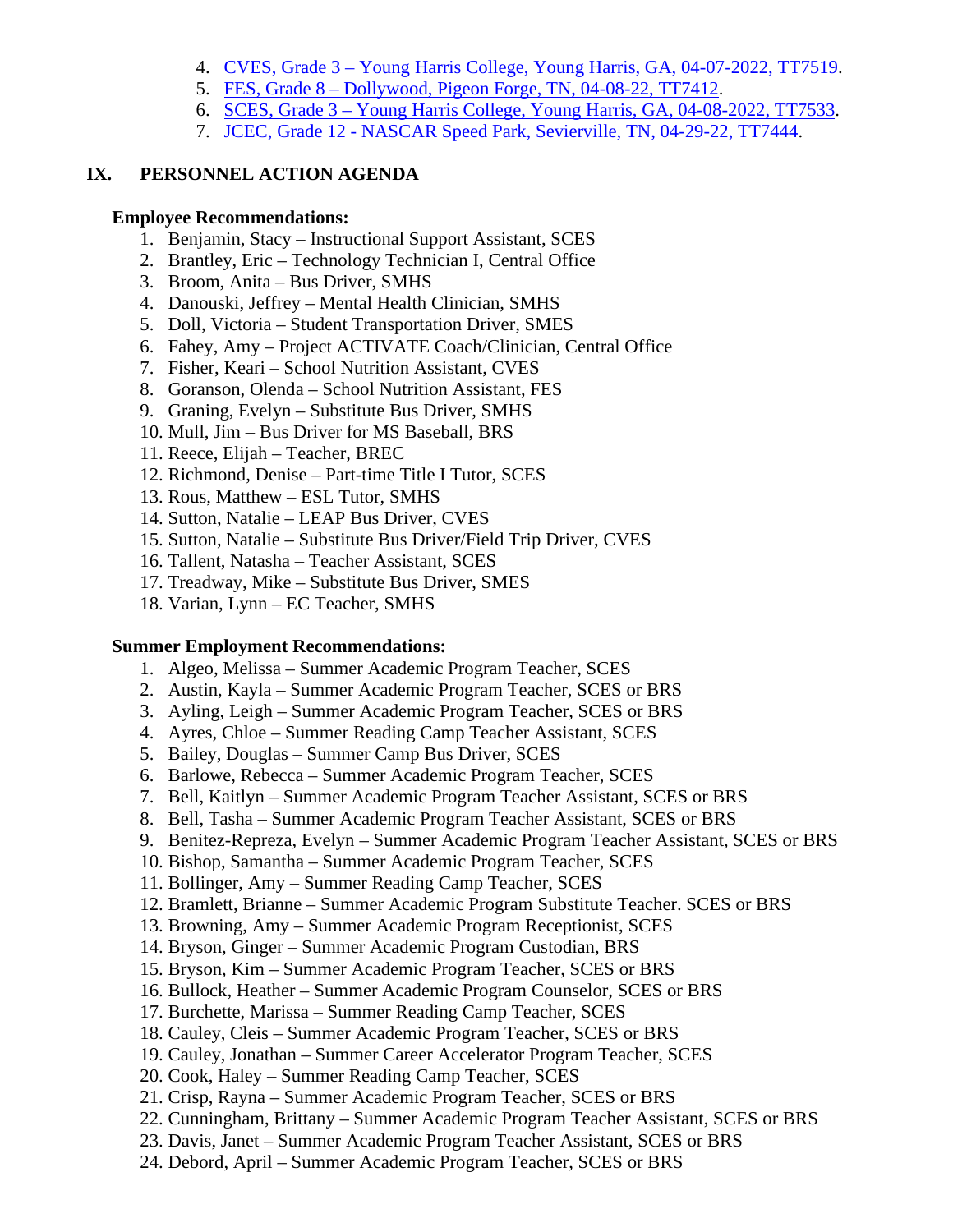25. Derks, Mary – Summer Academic Program Counselor, SCES or BRS 26. Dodson, Kaitlyn – Summer Academic Program Teacher, SCES 27. Drake, Lindsey – Summer Academic Program Teacher, SCES or BRS 28. Eckard, Stephanie – Summer Academic Program Teacher, SCES or BRS 29. Eden, Zach – Summer Academic Program Administrator, BRS 30. Edmonds, Genia – Summer Academic Program Teacher, SCES or BRS 31. Fox, Paula – Summer Academic Program Teacher, SCES or BRS 32. Greene, Heather – Summer Academic Program Teacher, BRS 33. Haigler, Shirley – Summer Academic Program Teacher, SCES or BRS 34. Hammer, Kelly – Summer Academic Program Teacher, SCES 35. Hansen, Debbie – Summer Academic Program Teacher Assistant, SCES or BRS 36. Hawken, Danielle – Summer Academic Program Teacher Assistant, SCES or BRS 37. Helton, Mary Ellen – Summer Academic Program Teacher Assistant, SCES or BRS 38. Herring, Aimee – Summer Academic Program Teacher Assistant, SCES or BRS 39. Hill, Janice – Summer Academic Program Nurse/CNA, SCES or BRS 40. Hornbuckle, Dawn – Summer Camp Bus Driver, SCES 41. Houtzer, Deborah – Summer Academic Program Teacher, BRS 42. Howerton, Caleigh – Summer Academic Program Teacher Assistant, SCES or BRS 43. Johnson, Crystal – Summer Academic Program Teacher, SCES 44. Kabinoff, Beth – Summer Reading Camp Teacher Assistant, SCES 45. Kinsey, Sheila – Summer Camp Bus Driver, BRS 46. Kostak, Abigail – Summer Academic Program Teacher, SCES or BRS 47. Larch, Catherine – Summer Reading Camp Teacher Assistant, SCES 48. Laws, Kaylah – Summer Academic Program Teacher, SCES or BRS 49. Lunsford, Hannah – Summer Reading Camp Teacher Assistant, SCES 50. Manring, Rebecca – Summer Reading Camp Teacher Assistant, SCES 51. Marr, Michelle – Summer Academic Program Administrator, SCES 52. Martin, Hannah – Summer Academic Program Teacher, SCES 53. Martin, Shirley – Summer Reading Camp Teacher, SCES 54. Massingale, Whitney – Summer Academic Program Teacher, SCES or BRS 55. McCoy, Susan – Summer Academic Program Custodian, SCES or BRS 56. McCue, Gretchen – Summer Academic Program Teacher, SCES 57. McElroy, Craig – Summer Career Accelerator Program Teacher, SMHS 58. McFadden, Kathy – Summer Reading Camp Teacher, SCES 59. McGee, Logan – Summer Academic Program Teacher Assistant, SCES or BRS 60. McMahan, Luisa – Summer Academic Program Teacher Assistant, SCES or BRS 61. Mercer, Heather – Summer Academic Program Custodian, SCES or BRS 62. Miller, Emma – Summer Academic Program Teacher Assistant, SCES or BRS 63. Mills, Jordan – Summer Academic Program Teacher, SCES or BRS 64. Montesano, Stephani – Summer Academic Program Teacher Assistant, SCES or BRS 65. Moody-Bumgarner, Mary – Summer Reading Camp Teacher Assistant, SCES 66. Moody-Bumgarner, Mary – Summer Camp Bus Driver, SCES 67. Moses, Kathryn – Summer Career Accelerator Program Teacher, SCES 68. Moses, Kathryn – Summer Camp Bus Driver, SCES 69. Mull, Karen – Summer Academic Program Receptionist, BRS 70. Myers, Sarah – Summer Academic Program Teacher Assistant, SCES or BRS 71. Nordmann, Clare – Summer Academic Program Teacher, SCES or BRS 72. Norman, Natalie – Summer Academic Program Teacher, SCES or BRS 73. Nytko, Emily – Summer Academic Program Teacher, SCES 74. Olson, Christi – Summer Academic Program Teacher Assistant, SCES or BRS 75. Owen, Tammy – Summer Academic Program Teacher Assistant, SCES or BRS 76. Painter, Mikaela – Summer Academic Program Teacher, SCES or BRS